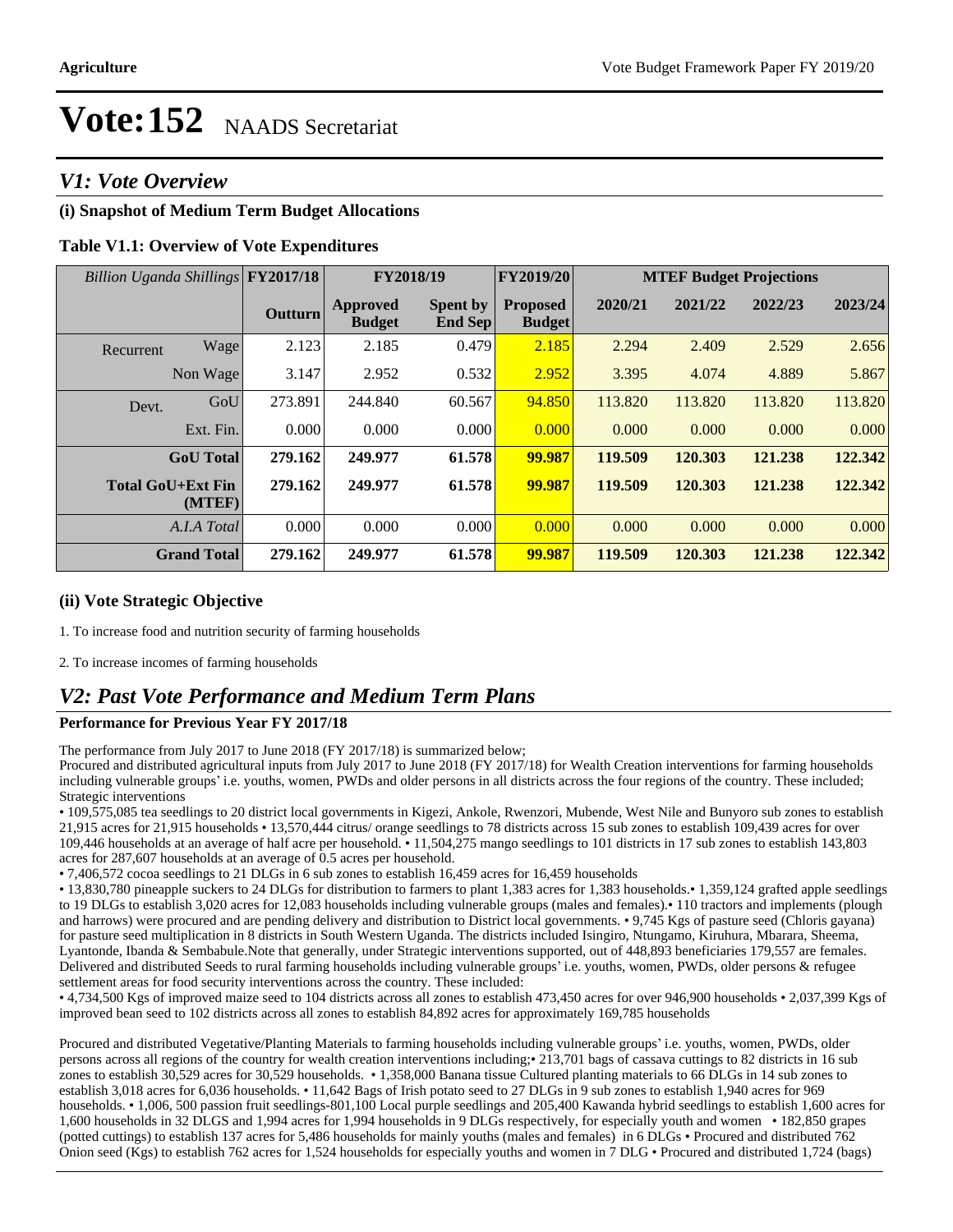ginger seed to establish 172.4 acres for 172 households (males and females) in 21 DLGs.

Procured and distributed Livestock for Wealth Creation interventions to households but also targeting special interest groups' including youths, PWDs, older persons and women groups. These included;

• 5753 dairy heifers delivery and distribution is ongoing in 121 districts • 2,800 young beef bulls for the National Enterprises Corporation (NEC) Katonga farm for fattening under the MAAIF Meat Export Support Services Project (MESSP). 378 beef cattle (beef bulls) procured and distributed to 21 district local governments for community level improvement of beef production. 4 AI kits to 4 district local governments of Rukiga, Bushenyi, Bunyangabo & Butebo for breed improvement. In addition, 28 veterinary extension workers from 28 district local governments were trained on delivery of Artificial insemination. 19,000 broiler chicks & 38,000 kgs of broiler starter & 76,000kgs Broiler finisher delivered to special interest groups for especially youths and women. • 180,000 birds (layers chicks) & 400,000 kgs Chick and Duck mash as well as 200,000 kgs of Growers mash distributed to 39 district local governments targeting mainly youths and women • 3,100 goats delivery and distribution is ongoing to farmers in 20 DLGs. • 6,175 improved pigs (gilts and boers) to farmers and special interest groups especially youths and women in 67 district local governments. 478,844 fingerlings for Tilapia; 389,524 fingerlings for catfish and 8,700 kgs of fish feed procured and distributed to farmers in 10 DLGs

Note that generally, under Output 015414: Provision of Agricultural inputs to farmers, out of 1,630,568 beneficiaries 652,227 are females. Agro machinery to support farm mechanization

Procured 15 solar water pumping systems (solar pump, solar array, electrical components) for small scale farm level irrigation systems in 13 Districts: i.e. Katakwi, Kibuku, Kamuli, Bukedea, Buikwe, Kayunga, Mpigi, Lyantonde, Kiruhura, Mbarara, Kamwenge and Rubirizi, Mukono Procured and installed 3 greenhouses at farmers' sites in Nakaseke, Wakiso and Mukono districts. Value addition equipment

Distributed and installed 20 Milk Coolers and Matching Generators in 10 Districts (Procured with funds under FY 2016-17): Kiruhura, Sembabule, Lyantonde Nakaseke, Kamuli, Serere, Kween, Busia, Kyankwanzi and Gomba• Procured 20 sets of milk coolers and matching generators; delivery and distribution is targeting farmers in 11 districts: Kiboga, Kyankwanzi, Palisa, Kibuku, Kamuli, Luwero, Nakaseke, Ssembabule, Lyantonde, Isingiro, and Kiruhura. Procured one set of semi-automated pineapple processing plant for the communities in Kayunga district, which is yet to be installed.

Procurement of a Medium Scale (6 MT capacity per hour) mango processing equipment for establishment of a Mango processing plant for farmers in Yumbe district is on-going. Construction works for fish hatchery at Nalugulu in Sironko district were carried out up to 70% completion. Delivered, installed, tested 15 maize milling equipment and are operational in 14 districts: Mayuge, Butambala, Buvuma, Omoro, Bugiri, Kyotera, Kamwenge, Iganga, Jinja, Kamuli, Kaliro, Moroto, Bukedea and Bulambuli

Delivered, installed & tested 5 rice milling equipment and are operational in 4 districts: Bugiri, Alebtong, Lira, and Gulu.

Agribusiness development services

To revitalizing the role of farmers and their institutions in the implementation in NAADS interventions farmer committees were established at different levels in the 14 pilot districts i.e 7,244 village farmer committees; 813 parish farmer committees; 141 Sub county farmer committees; 10 District level farmer committees formed and oriented

Conducted Market assessments on prices of crop and livestock materials in the 5 main agro ecological zones covering 26 districts for guide a review of prices for the planting and stocking materials.

Carried out assessment of potentials beneficiary farmer groups, associations and cooperatives for support with value addition equipment (such as milk coolers, milling equipment, fruit processing) and agro-machinery (such as tractors, solar irrigation equipment, green houses).

Commissioned combined thematic studies and value chain analysis studies for the tea, dairy and fruits (mangoes, oranges & pineapples) value chains

Activities for supporting management of input distribution

Conducted seasonal verification of availability and quality planting materials (seed, seedlings and/or vegetative materials) & livestock stocking materials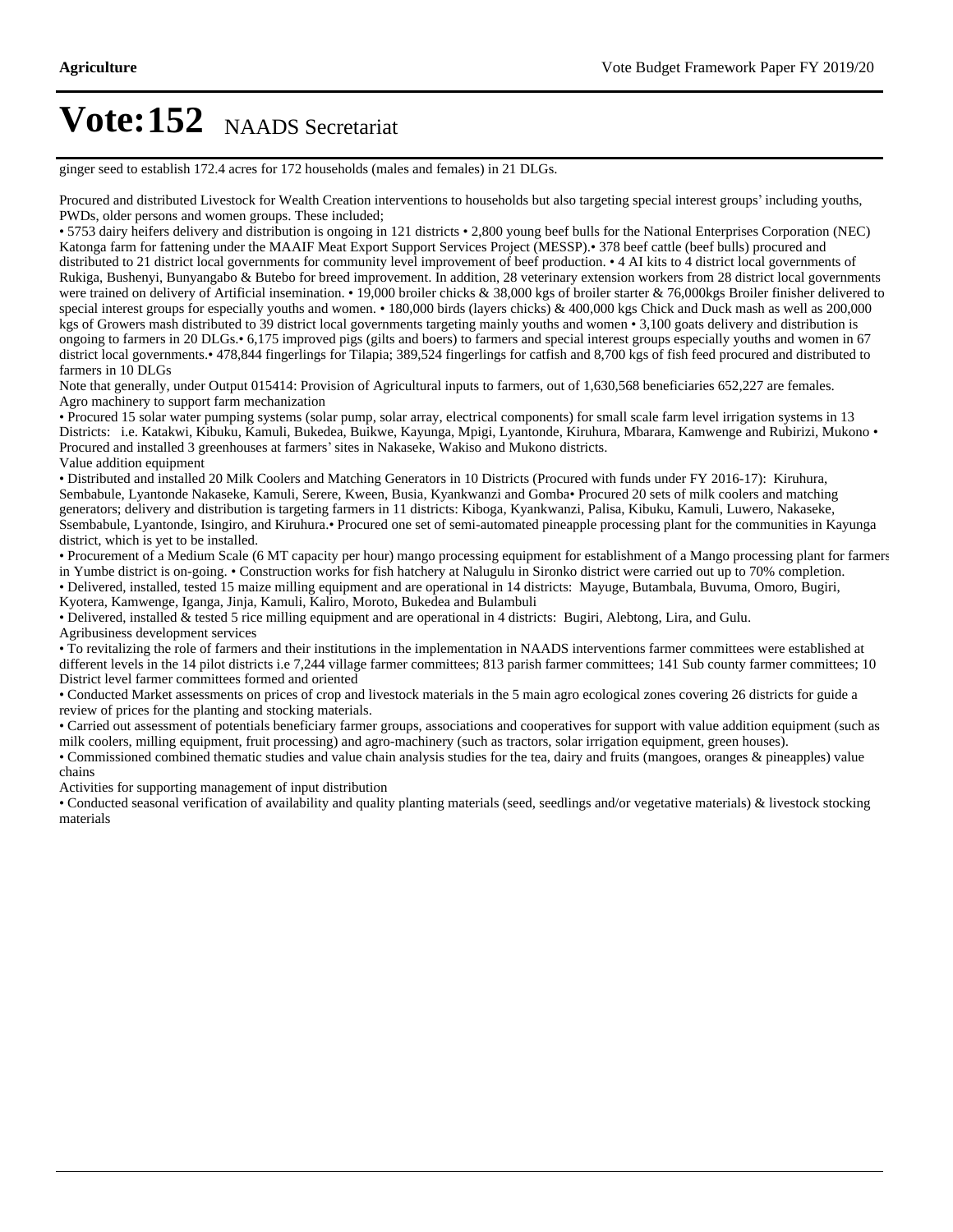#### **Performance as of BFP FY 2018/19 (Performance as of BFP)**

This section highlights an overview of the support to farmers and other target beneficiary groups in the various District Local Governments under the NAADS/ Operation Wealth Creation (OWC) programme interventions through provision of agricultural inputs during quarter one ( July-September) FY 2018/19 over Season B, 2018.

• Procured and distributed Seed for food security to households including vulnerable groups' i.e. youths, women, PWDs and older persons: 3,124,800 Kgs of improved maize seed to 120 districts across all zones to establish 312,480 acres for over 624,960 households; 315,550 Kgs of improved bean seed to 125 districts across all zones to establish 13,148 acres for 26,296 households.

Delivered /distributed stocking materials procured during FY 17/18 including; 3700 heifers to various DLGs, Additional 5 dairy heifers to Youth Leaders in Mpigi district; 212 beef bulls to various DLGs ;2250 improved goats for various DLGs ;200 improved goats to Bushenyi District Youth Forum;1157 improved pigs (gilts, boars) for various DLGs;60,000-day old layer chicks (poultry) and poultry feeds- chick and duck mash (144,000 kgs) and Growers mash (261,560 kgs);10,000 kuroilers for beneficiaries in Bukoto South (Masaka) Constituency ;2,881,000 Tilapia , 790,000 cat fish, 291, 190 Mirror cap fish fingerings and 250,000 kgs fish feeds

Initiated the process of putting in place new framework contracts for beef bulls, AI kits, poultry and poultry feeds, fish and fish feeds and pasture seed

Trained (jointly with KCCA) 94 KCCA youth leaders and 24 National Executive Youth leaders (male & female) in Dairy Cattle Management for two days at MUARIK, Kabanyolo

Trained youth leaders from districts in Abi, Buginyanya, Nabuin & Kachwekano zones in Dairy Cattle Management

Trained (jointly with NAGRIC) 28 artificial insemination technicians drawn from 25 districts from across the 4 regions including Karamoja sub region at Ruhengyere field station, in 3 weeks training session

Procured 368,820 Banana suckers (tissue cultured) targeting 32 DLGs to establish 820 acres; 6,856 Bags of seed potato targeting 17 DLGs in Bugisu, Kigezi, Rwenzori & Ankole sub regions for groups of youths, women, PWDs; delivery/distribution on-going

Conducted verification of seeds for food security crops, namely Maize, Bean, Sorghum, Cow peas among companies with the framework contract suppliers

Conducted inspection of cassava mother gardens in all 127 District Local Governments in the different agro-ecological zones across the country.

Conducted (together with MAAIF and DLGs teams) assessment/verification of nurseries and mother gardens in all 127 District Local Governments for registration of nurseries and mother gardens; and for guiding invitation of bids for engaging suppliers under the district-based production and distribution of planting materials

A total of 282 village farmer committees in Kiboga, Wakiso, Bushenyi and Tororo; 141 parish farmer committees in Kiboga, Wakiso, Bushenyi & Tororo; 37 Sub county farmer committees in Kiboga, Wakiso,Bushenyi & Tororo as well as 3 District level farmer committees in Wakiso, Moyo & Tororo were formed and oriented during the quarter

Continued with review and concluded the report for the Market assessment of prices for planting and stocking materials for guiding new framework contracts (conducted in 26 districts within 5 agro ecological zones)

Participated in assessment on three potential beneficiary groups for the pineapple processing equipment for Kayunga district

• NAADS/OWC Annual Review and planning workshop FY 2017/18 for key stakeholders was held in August 2018 (including public and private sector and  $DLGs$ ) – a report in place

Implementation guidelines for season B, 201B FY 2018/19 prepared and disseminated to all 127 DLGs.

Implementation review report on the NAADS wealth creation interventions was disseminated at the Annual review and planning workshop at imperial Royale hotel, Kampala.

• Roll out of the Web based database management system completed in 08 sub zones out of the targeted 17 sub zones to orient and train users at the local government level

Fieldwork for thematic studies on value chain analysis for tea, dairy and fruits (mangoes, oranges & pineapples) was initiated and assessment process is on going.

GIS mapping of key strategic agricultural enterprises conducted.

### **FY 2019/20 Planned Outputs**

• Procure & distribute 400,000 Hand Hoes to rural farming households including vulnerable groups' esp. youths, women, PWDs and older persons across all regions of the country for wealth creation interventions

• Procure and distribute Seeds and vegetative materials for food security to farmers including vulnerable groups' esp. youths, women, PWDs and older persons across all regions of the country. These include;

i. 1,600,000 Kgs of Maize seed

ii. 100,000 bags of Cassava Cuttings

Procure and distribute specialized agro machinery & equipment for production and processing along the agricultural value chains for agro industrialization i.e

6 fruit processing equipment (small scale and Medium scale ) for Mango, Citrus and Pineapples procured & 6 fruit processing facilities established in Yumbe, Nakaseke, Kayunga , Greater Masaka & Greater Busoga areas

- 100 tractors and matching implements procured & distributed for agricultural Mechanization
- 60 Solar water pumping systems procured & distributed for irrigation
- 22 Grain Milling equipment (Maize, Rice, oil) procured & distributed

15 Milk handling and bulking equipment (Milking machines, milk cans, milk coolers) procured & distributed

10 Community Grain stores established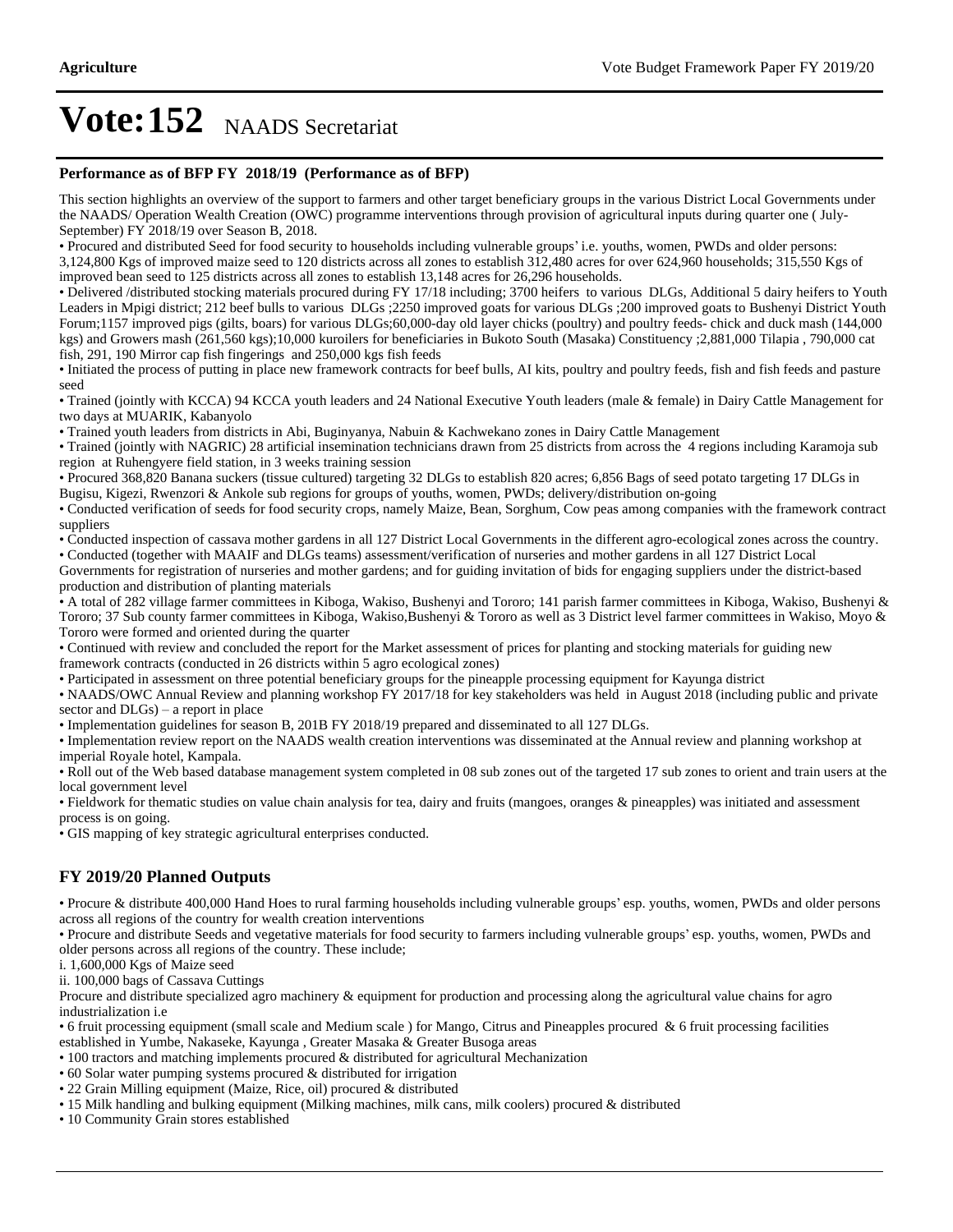#### **Medium Term Plans**

Refocus support to Agro-input distribution systems that cover the entire agricultural value chain.

Efficient input distribution that involve participation, collaboration and partnerships among actors including government institutions, private companies and farmers organizations and micro finance institutions

In collaboration with MAAIF, build capacity of nursery operators, seed producers & livestock breeders in different regions of the country to produce quality agricultural inputs.

Provision of integrated packages of agro inputs, with inputs that complement each other e.g. a combination of seed and fertilizer for demonstration purposes to enhance farm productivity

Focusing on relatively successful public- Private- Partnerships models for managing the agro inputs chain, with private sector taking lead, often involving cost-sharing arrangements to ensure ownership and sustainability.

Enhancing access to agro machinery and value addition equipment boost production agro processing at household level

### **Efficiency of Vote Budget Allocations**

The planned activities are clearly linked to outputs and outcomes that NAADS interventions for wealth creation intends to achieve over the medium term.

Resources have been allocated to outputs intended to be delivered in line with Key Performance Indicators with clear timelines for implementation of activities.

The major plans to improve efficiency in the procurement and distribution process for timely delivery agricultural inputs will mainly target:

Implement a new procurement and distribution strategy, which seeks to deepen and localise the production of planting materials and selection of suppliers from within the target beneficiary districts or within the closest vicinity to a beneficiary district.

Establishment of Regional/district based dairy breeding centres to deepen and zone the production of stocking materials

With NAADS zonal staff, re-mobilize all district technical departments to strengthen support of NAADS operations, improve farmer

preparedness, promote cooperation, coordination and/or harmony among key actors and stakeholders especially at the Local Government Level.

Clustering and focusing distribution of inputs in areas where there are emerging processing facilities, thereby creating areas of concentration. Increasing technical supervision and/or backstopping and monitoring during delivery and distribution of inputs - Beginning first season 2019,

conduct pre loading inspection of all inputs before delivery to the district; this will address the issue of poor quality materials.

Working with national teams, ensuring compliance to specifications for planting and stocking materials and malpractice by suppliers including enforcement of compliance to delivery schedules by suppliers,

### **Vote Investment Plans**

The planned capital investments will include:

Procure and distribute agricultural machinery & Irrigation equipment

- 100 tractors and matching implements
- 400,000 Hoes
- 60 Solar water pumping systems
- Procure and distribute value addition equipment:
- 22 Grain Milling equipments (Maize, Rice, oil)

• 6 fruit processing equipment (small scale and Medium scale ) for Mango, Citrus and Pineapples – to establish 6 fruit processing facilities in Nwoya, Yumbe, Nakaseke, Kayunga , Greater Masaka & Greater Busoga areas

15 Milk handling and bulking equipment (Milking machines, milk cans, milk coolers)

Establish 10 Community Grain stores

### **Major Expenditure Allocations in the Vote for FY 2019/20**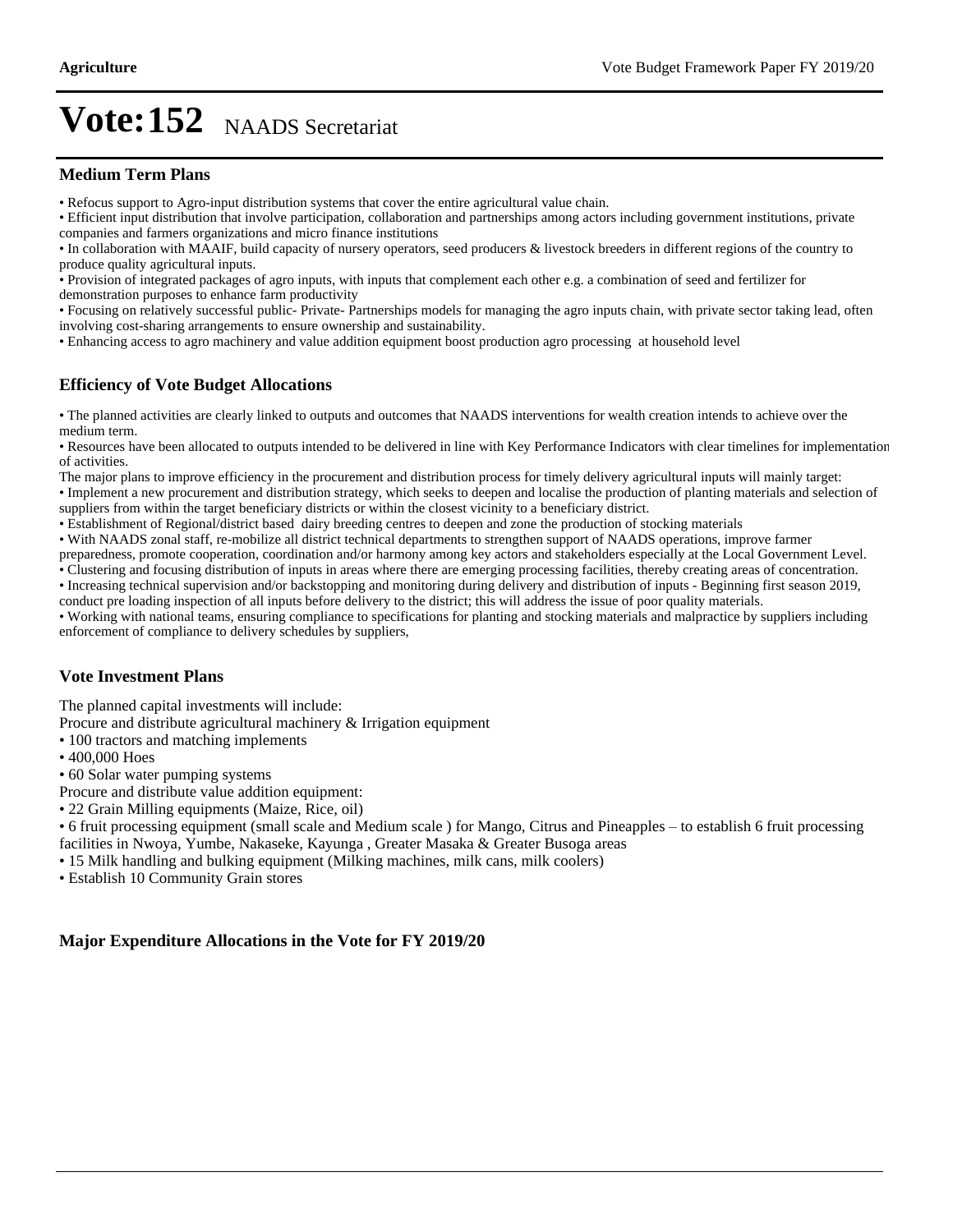The main expenditure allocations are under purchase of specialized machinery and equipment for production and processing along agricultural value chains for agro industrialization as well as provision of seed and vegetative material for food security of rural farming households across the country. The output areas account for UGX 77,551,133,221 (78% of the total NAADS MTEF allocation for FY 2019/20) and key interventions include the following;

• Procure 6 fruit processing equipment (small scale and Medium scale) for Mango, Citrus and Pineapples – to establish 6 fruit processing facilities in Nwoya, Yumbe, Nakaseke, Kayunga , Greater Masaka & Greater Busoga areas

Procure and distribute 22 Grain Milling equipment (Maize, Rice, oil); 15 Milk handling and bulking equipment (Milking machines, milk cans, milk coolers)

Establishment of 10 Community Grain stores to manage post-harvest losses

- 60 Solar water pumping systems procured & distributed for irrigation
- 100 tractors and matching implements procured & distributed for agricultural Mechanization

• Procure & distribute 400,000 Hand Hoes to farmers including vulnerable groups' esp. youths, women, PWDs and older persons

Procure & distribute 1,600,000 Kgs of Maize seed and 100,000 bags of Cassava Cuttings for food security to farmers including vulnerable groups' esp. youths, women, PWDs and older persons

### **V3: PROGRAMME OUTCOMES, OUTCOME INDICATORS AND PROPOSED BUDGET ALLOCATION**

#### **Table V3.1: Programme Outcome and Outcome Indicators**

| <b>Programme:</b>           | <b>54 Agriculture Advisory Services</b>                                                                                                                                                                                                                                                                                                                                                                                                                                                                                                                                                     |
|-----------------------------|---------------------------------------------------------------------------------------------------------------------------------------------------------------------------------------------------------------------------------------------------------------------------------------------------------------------------------------------------------------------------------------------------------------------------------------------------------------------------------------------------------------------------------------------------------------------------------------------|
| <b>Programme Objective:</b> | The overall objective is to increase access to critical agricultural inputs, agribusiness and value chain<br>services for improved household food security and incomes.                                                                                                                                                                                                                                                                                                                                                                                                                     |
|                             | The specific strategic objectives are:<br>• To increase access to critical and quality agricultural inputs for smallholder farmers including<br>women, youth, older persons and people with disability;<br>• To support the development of agriculture commodity value chains through provision of<br>agribusiness, value addition, and market linkage services;<br>• To facilitate farmer groups/cooperatives to access appropriate agricultural financial services;<br>• To strengthen institutional and collaboration frameworks to enhance operational effectiveness and<br>efficiency; |
| <b>Responsible Officer:</b> | Executive Director, Dr. Samuel K Mugasi                                                                                                                                                                                                                                                                                                                                                                                                                                                                                                                                                     |
| <b>Programme Outcome:</b>   | Increased production and productivity of priority and strategic commodities                                                                                                                                                                                                                                                                                                                                                                                                                                                                                                                 |
|                             | Sector Outcomes contributed to by the Programme Outcome                                                                                                                                                                                                                                                                                                                                                                                                                                                                                                                                     |
|                             | 1. Increased production and productivity of priority and strategic commodities                                                                                                                                                                                                                                                                                                                                                                                                                                                                                                              |

|                                                                                                     | <b>Performance Targets</b> |                      |                          |                          |                          |  |
|-----------------------------------------------------------------------------------------------------|----------------------------|----------------------|--------------------------|--------------------------|--------------------------|--|
| <b>Programme Performance Indicators (Output)</b>                                                    | 2017/18<br><b>Actual</b>   | 2018/19<br>Q1 Actual | 2019/20<br><b>Target</b> | 2020/21<br><b>Target</b> | 2021/22<br><b>Target</b> |  |
| • Acreage/units of priority and strategic commodities<br>established.                               | 877.124                    | 1.142                | 28.571                   | 31.428                   | 34,571                   |  |
| • Percentage (%) change in Volume of priority and<br>strategic commodities produced in metric tons. | Not.<br>Applicable         | $1.21\%$             | $0.50\%$                 | $0.55\%$                 | 0.61%                    |  |
| • Percentage change in farming households supported<br>with priority and strategic commodities      | 0.95%                      | $1.21\%$             | 0.20%                    | $0.22\%$                 | 0.24%                    |  |

#### **Table V3.2: Past Expenditure Outturns and Medium Term Projections by Programme**

| Billion Uganda shillings | 2017/18 | 2018/19       |        | 2019/20                                                     |         | <b>MTEF Budget Projections</b> |         |
|--------------------------|---------|---------------|--------|-------------------------------------------------------------|---------|--------------------------------|---------|
|                          |         | <b>Budget</b> | End O1 | Outturn Approved Spent By Proposed 2020/21<br><b>Budget</b> | 2021/22 | 2022/23                        | 2023/24 |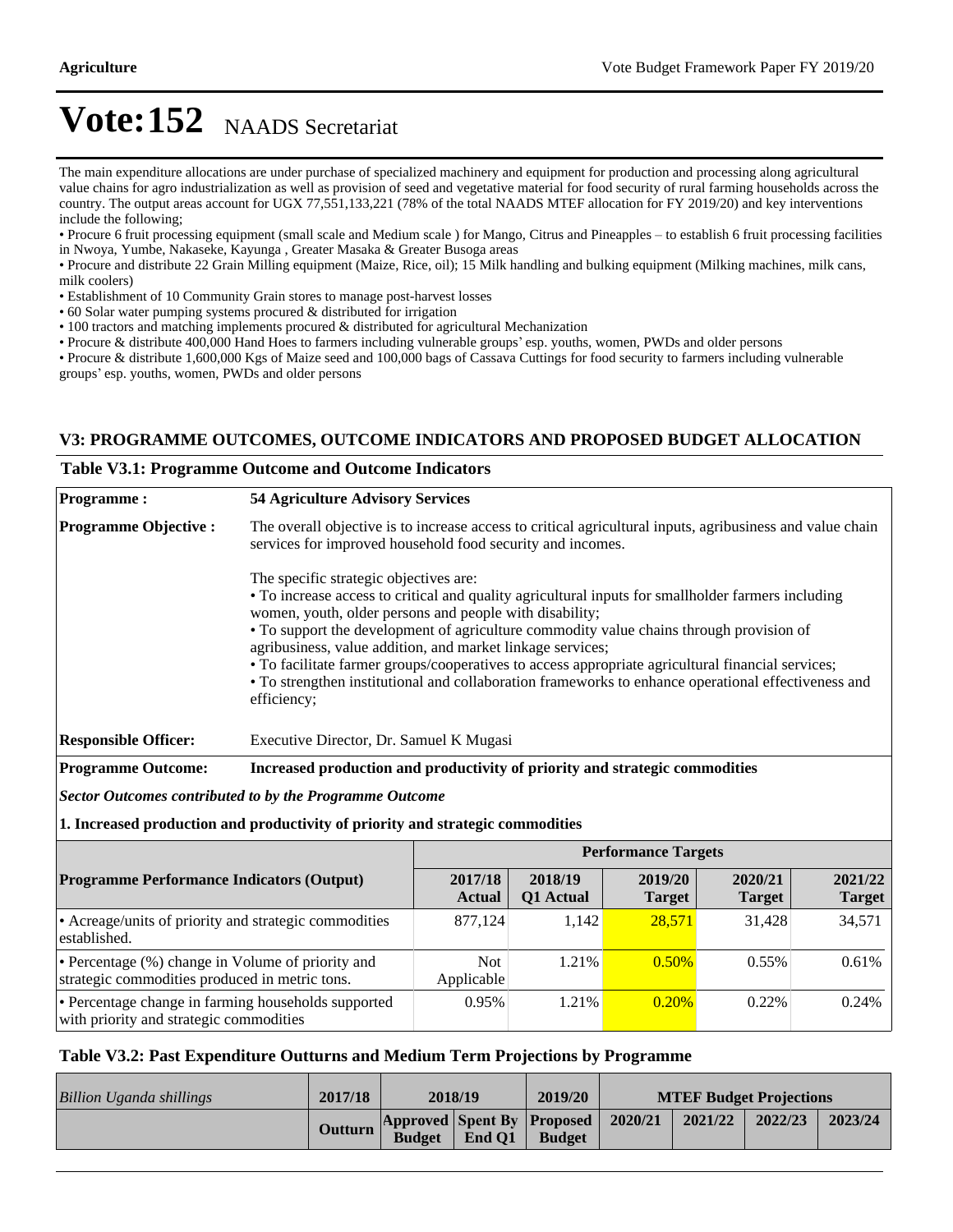| <b>Vote:152 NAADS Secretariat</b> |         |         |        |        |         |         |         |         |
|-----------------------------------|---------|---------|--------|--------|---------|---------|---------|---------|
| 54 Agriculture Advisory Services  | 278.537 | 249.977 | 61.578 | 99.987 | 119.509 | 120.303 | 121.238 | 122.342 |
| Total for the Vote                | 278.537 | 249.977 | 61.578 | 99.987 | 119.509 | 120.303 | 121.238 | 122.342 |

### **V4: SUBPROGRAMME PAST EXPENDITURE OUTTURNS AND PROPOSED BUDGET ALLOCATIONS**

### **Table V4.1: Past Expenditure Outturns and Medium Term Projections by SubProgramme**

| <b>Billion Uganda shillings</b>                    | 2017/18               | 2018/19               |                               | 2019/20                          |         |         | <b>Medium Term Projections</b> |         |
|----------------------------------------------------|-----------------------|-----------------------|-------------------------------|----------------------------------|---------|---------|--------------------------------|---------|
|                                                    | <b>Outturn Budget</b> | <b>Approved Spent</b> | $ {\bf By}$<br><b>End Sep</b> | <b>Proposed</b><br><b>Budget</b> | 2020/21 | 2021/22 | 2022/23                        | 2023/24 |
| <b>Programme: 54 Agriculture Advisory Services</b> |                       |                       |                               |                                  |         |         |                                |         |
| 01 Headquarters                                    | 5.246                 | 5.137                 | 1.011                         | 5.137                            | 5.689   | 6.483   | 7.418                          | 8.522   |
| 0903 Government Purchases                          | 273.591               | 244.840               | 60.567                        | 94.850                           | 113.820 | 113.820 | 113.820                        | 113.820 |
| <b>Total For the Programme: 54</b>                 | 278.837               | 249.977               | 61.578                        | 99.987                           | 119.509 | 120.303 | 121.238                        | 122.342 |
| <b>Total for the Vote :152</b>                     | 278.837               | 249.977               | 61.578                        | 99.987                           | 119.509 | 120.303 | 121.238                        | 122.342 |

### **Table V4.2: Key Changes in Vote Resource Allocation**

| Major changes in resource allocation over and above the<br>previous financial year     | Justification for proposed Changes in Expenditure and<br><b>Outputs</b>                                                                                                                                   |
|----------------------------------------------------------------------------------------|-----------------------------------------------------------------------------------------------------------------------------------------------------------------------------------------------------------|
| <b>Vote :152 NAADS Secretariat</b>                                                     |                                                                                                                                                                                                           |
| Programme: 54 Agriculture Advisory Services                                            |                                                                                                                                                                                                           |
| Output: 14 Provision of priority and strategic Agricultural Inputs to farmers          |                                                                                                                                                                                                           |
| Change in Allocation (UShs Bn):<br>(188.059)                                           | Reduction in MTEF FY 2019/20                                                                                                                                                                              |
| Output: 15 Managing distribution of agricultural inputs                                |                                                                                                                                                                                                           |
| Change in Allocation (UShs Bn):<br>(5.554)                                             | Reduction in MTEF FY 2019/20                                                                                                                                                                              |
| Output: 18 Support to upper end Agricultural Value Chains and Agribusiness Development |                                                                                                                                                                                                           |
| Change in Allocation (UShs Bn):<br>(13.610)                                            | Reduction in MTEF FY 2019/20                                                                                                                                                                              |
| Output: 75 Purchase of Motor Vehicles and Other Transport Equipment                    |                                                                                                                                                                                                           |
| Change in Allocation (UShs Bn):<br>(1.050)                                             | Reduction in MTEF FY 2019/20                                                                                                                                                                              |
| Output: 76 Purchase of Office and ICT Equipment, including Software                    |                                                                                                                                                                                                           |
| (0.114)<br>Change in Allocation (UShs Bn):                                             | Reduction in MTEF FY 2019/20                                                                                                                                                                              |
| Output: 77 Purchase of Specialised Machinery & Equipment                               |                                                                                                                                                                                                           |
| 60.551<br>Change in Allocation (UShs Bn):                                              | Support to the procurement of various value addition<br>equipment and agro machinery along the agricultural Value<br>Chains for agro-industrialization in line with the budget<br>strategy for FY 2019/20 |
| Output: 78 Purchase of Office and Residential Furniture and Fittings                   |                                                                                                                                                                                                           |
| Change in Allocation (UShs Bn):<br>(0.110)                                             | Reduction in MTEF FY 2019/20                                                                                                                                                                              |

### **Table V4.3: Major Capital Investment (Capital Purchases outputs over 0.5Billion)**

| FY 2018/19 | FY 2019/20 |
|------------|------------|
|------------|------------|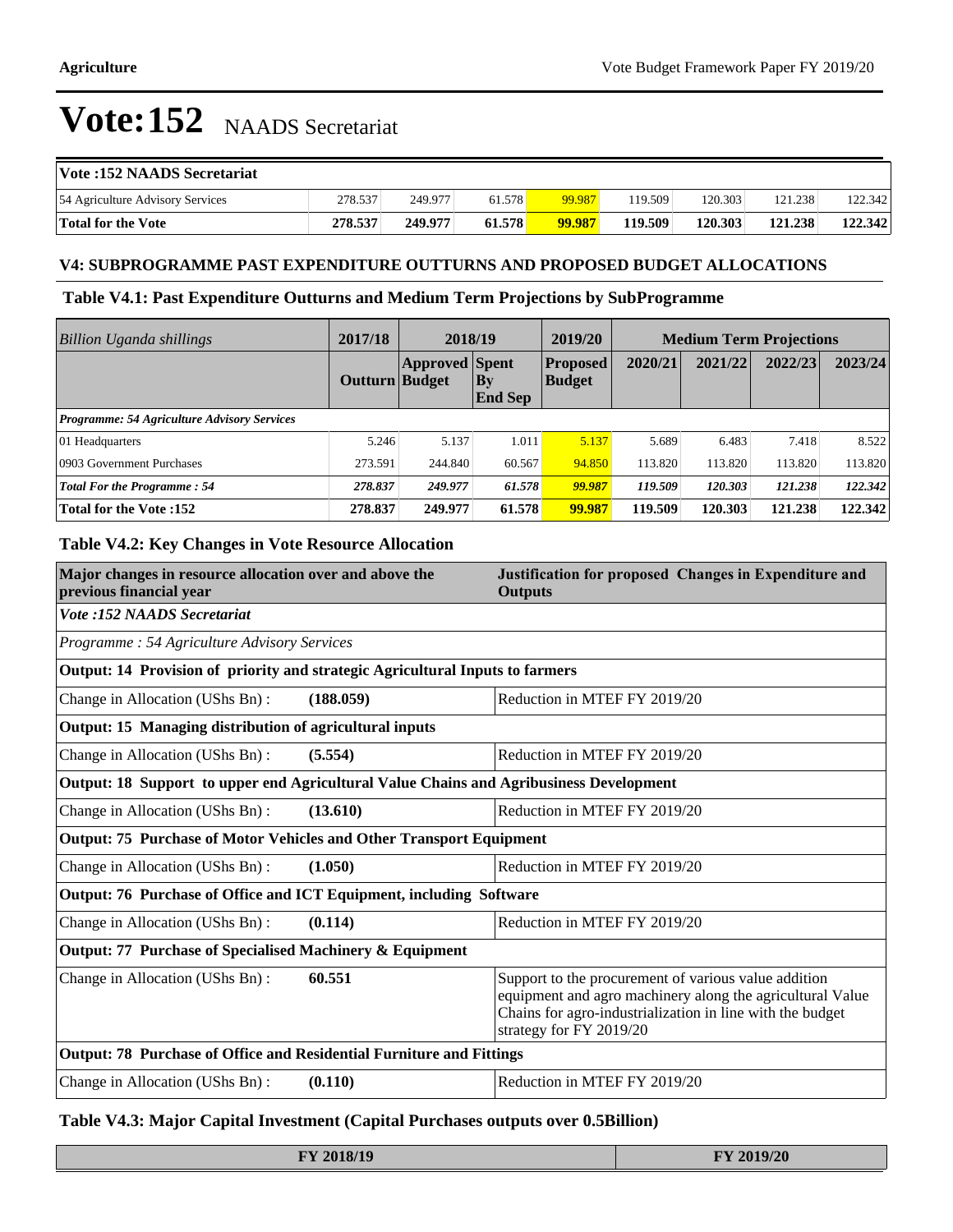| <b>Appr. Budget and Planned Outputs</b>                             |       | <b>Expenditures and Achievements</b><br>by end Sep                                       | <b>Proposed Budget and Planned Outputs</b>                                                                                                                                                                                                                                                                                                                                                                                                                                                                                                                                                                                                                                                                                                                                                                                                                                                                                                                                                                                      |
|---------------------------------------------------------------------|-------|------------------------------------------------------------------------------------------|---------------------------------------------------------------------------------------------------------------------------------------------------------------------------------------------------------------------------------------------------------------------------------------------------------------------------------------------------------------------------------------------------------------------------------------------------------------------------------------------------------------------------------------------------------------------------------------------------------------------------------------------------------------------------------------------------------------------------------------------------------------------------------------------------------------------------------------------------------------------------------------------------------------------------------------------------------------------------------------------------------------------------------|
| <b>Vote 152 NAADS Secretariat</b>                                   |       |                                                                                          |                                                                                                                                                                                                                                                                                                                                                                                                                                                                                                                                                                                                                                                                                                                                                                                                                                                                                                                                                                                                                                 |
| Programme : 54 Agriculture Advisory Services                        |       |                                                                                          |                                                                                                                                                                                                                                                                                                                                                                                                                                                                                                                                                                                                                                                                                                                                                                                                                                                                                                                                                                                                                                 |
| Project: 0903 Government Purchases                                  |       |                                                                                          |                                                                                                                                                                                                                                                                                                                                                                                                                                                                                                                                                                                                                                                                                                                                                                                                                                                                                                                                                                                                                                 |
| Output: 75 Purchase of Motor Vehicles and Other Transport Equipment |       |                                                                                          |                                                                                                                                                                                                                                                                                                                                                                                                                                                                                                                                                                                                                                                                                                                                                                                                                                                                                                                                                                                                                                 |
| • 4 pick-up motor vehicles procured<br>• 2 station wagons procured  |       | • Procurement of three double<br>cabin pick-ups and two station<br>wagons was initiated. |                                                                                                                                                                                                                                                                                                                                                                                                                                                                                                                                                                                                                                                                                                                                                                                                                                                                                                                                                                                                                                 |
| <b>Total Output Cost(Ushs</b><br>Thousand):                         | 1.050 | 0.000                                                                                    | 0.000                                                                                                                                                                                                                                                                                                                                                                                                                                                                                                                                                                                                                                                                                                                                                                                                                                                                                                                                                                                                                           |
| Gou Dev't:                                                          | 1.050 | 0.000                                                                                    | 0.000                                                                                                                                                                                                                                                                                                                                                                                                                                                                                                                                                                                                                                                                                                                                                                                                                                                                                                                                                                                                                           |
| Ext Fin:                                                            | 0.000 | 0.000                                                                                    | 0.000                                                                                                                                                                                                                                                                                                                                                                                                                                                                                                                                                                                                                                                                                                                                                                                                                                                                                                                                                                                                                           |
| A.I.A:                                                              | 0.000 | 0.000                                                                                    | 0.000                                                                                                                                                                                                                                                                                                                                                                                                                                                                                                                                                                                                                                                                                                                                                                                                                                                                                                                                                                                                                           |
| Output: 77 Purchase of Specialised Machinery & Equipment            |       |                                                                                          | • 10 Community Grain stores established<br>• Assessment of potential beneficiaries for<br>agro machinery interventions undertaken<br>• Technical inspection, verification and<br>monitoring of agro machinery<br>interventions facilitated<br>• 22 Grain Milling equipment (Maize,<br>Rice, oil) procured & distributed<br>• 15 Milk handling and bulking equipment<br>(Milking machines, milk cans, milk<br>coolers) procured & distributed<br>• 6 fruit processing equipment (small<br>scale and Medium scale ) for Mango,<br>Citrus and Pineapples procured & 6 fruit<br>processing facilities established in<br>Yumbe, Nakaseke, Kayunga, Greater<br>Masaka & Greater Busoga areas<br>• 60 Solar water pumping systems<br>procured & distributed for irrigation<br>• 100 tractors and matching implements<br>procured & distributed for agricultural<br>Mechanization<br>• Technical design and supervision of<br>works for fruit processing plants<br>facilitated<br>• Feasibility studies for capital works<br>undertaken |
| <b>Total Output Cost(Ushs</b><br>Thousand):                         | 0.000 | 0.000                                                                                    | 60.551                                                                                                                                                                                                                                                                                                                                                                                                                                                                                                                                                                                                                                                                                                                                                                                                                                                                                                                                                                                                                          |
| Gou Dev't:                                                          | 0.000 | 0.000                                                                                    | 60.551                                                                                                                                                                                                                                                                                                                                                                                                                                                                                                                                                                                                                                                                                                                                                                                                                                                                                                                                                                                                                          |
| Ext Fin:                                                            | 0.000 | 0.000                                                                                    | 0.000                                                                                                                                                                                                                                                                                                                                                                                                                                                                                                                                                                                                                                                                                                                                                                                                                                                                                                                                                                                                                           |
| A.I.A.                                                              | 0.000 | 0.000                                                                                    | 0.000                                                                                                                                                                                                                                                                                                                                                                                                                                                                                                                                                                                                                                                                                                                                                                                                                                                                                                                                                                                                                           |

### *V5: VOTE CHALLENGES FOR 2019/20 AND ADDITIONAL FUNDING REQUESTS*